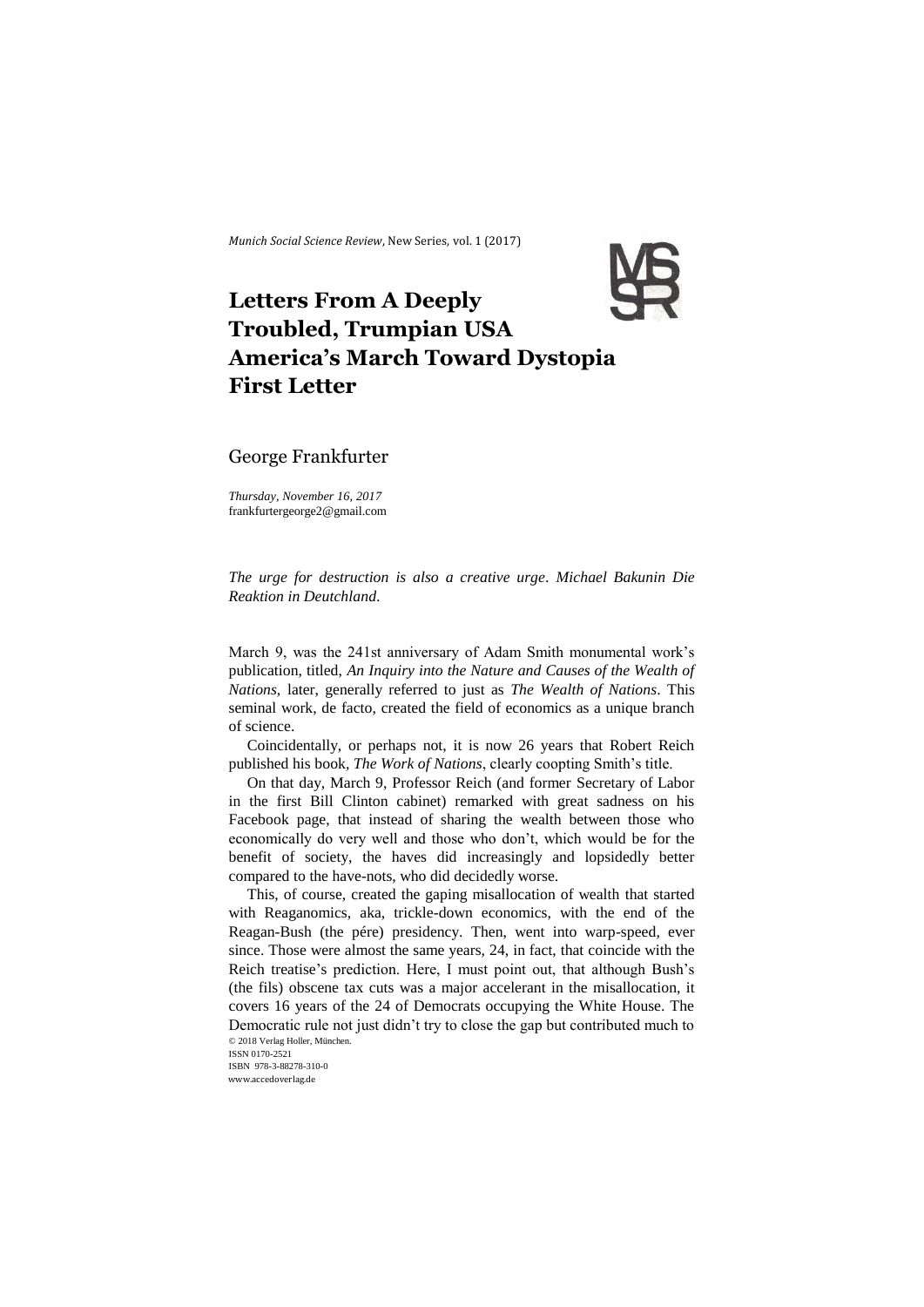it's widening during the last eight years of the Barak Obama presidency. I also must point out, that the gap is significantly larger for minorities, especially for African-Americans than for Caucasians. This is important to remember when one tries to figure out how and why it happened that Donald Trump became the 45th president of the USA.

But back to Smith. It was one sentence in the *Wealth of Nations* that gave rise to neoclassical economics, and *laissez-faire*, as championed by Milton Friedman and what is generally referred to as the Chicago School of economics:

"It is not from the benevolence of the butcher, the brewer, or the baker that we expect our dinner, but from their regard to their own interest" (Smith [1776, Book I, p. 11]).

But Smith's endorsement of the benefits of self-interested behavior depends crucially on the existence of competition. The role of competition in preventing exploitation of the market is intuitively reasonable and is at the heart of arguments in favor of so-called free markets (now, a euphemism for Capitalism because Marx gave a bad name to it). Smith envisioned atomistic competition

". . . in which no agent of the productive mechanism, on the side of labor or capital, [is] powerful enough to interfere with or to resist the pressures of competition" (Heilbroner [1953, p. 58]).

Heilbroner reiterates the notion when he refers to "the great point that Smith made in his inquiry: let the market alone" [1953, p. 68]. In Friedman's (a pathological hater of government for which he had been accused of academic dishonesty by another Nobel Laureate, Franco Modigliani) terms, let the market alone, means keep the government out of regulating it.

Smith's admonishment to let the market alone has been misrepresented as a prescription against the principle of intervention. But Smith was a pragmatist economist, a revered Enlightenment philosopher, and humanist, who distinguished very clearly among different kinds of regulation [of markets]. As my dear friend and Smith's scholar, David Collison educated me, Smith also wrote that:

"Whenever the legislature attempts to regulate the differences between masters and their workmen, its counselors are always the masters. When the regulation, therefore, is in favour of the workmen, it is always just and equitable; but it is sometimes otherwise when in favour of the masters" (Smith [1776, Book I, pp. 112-113]).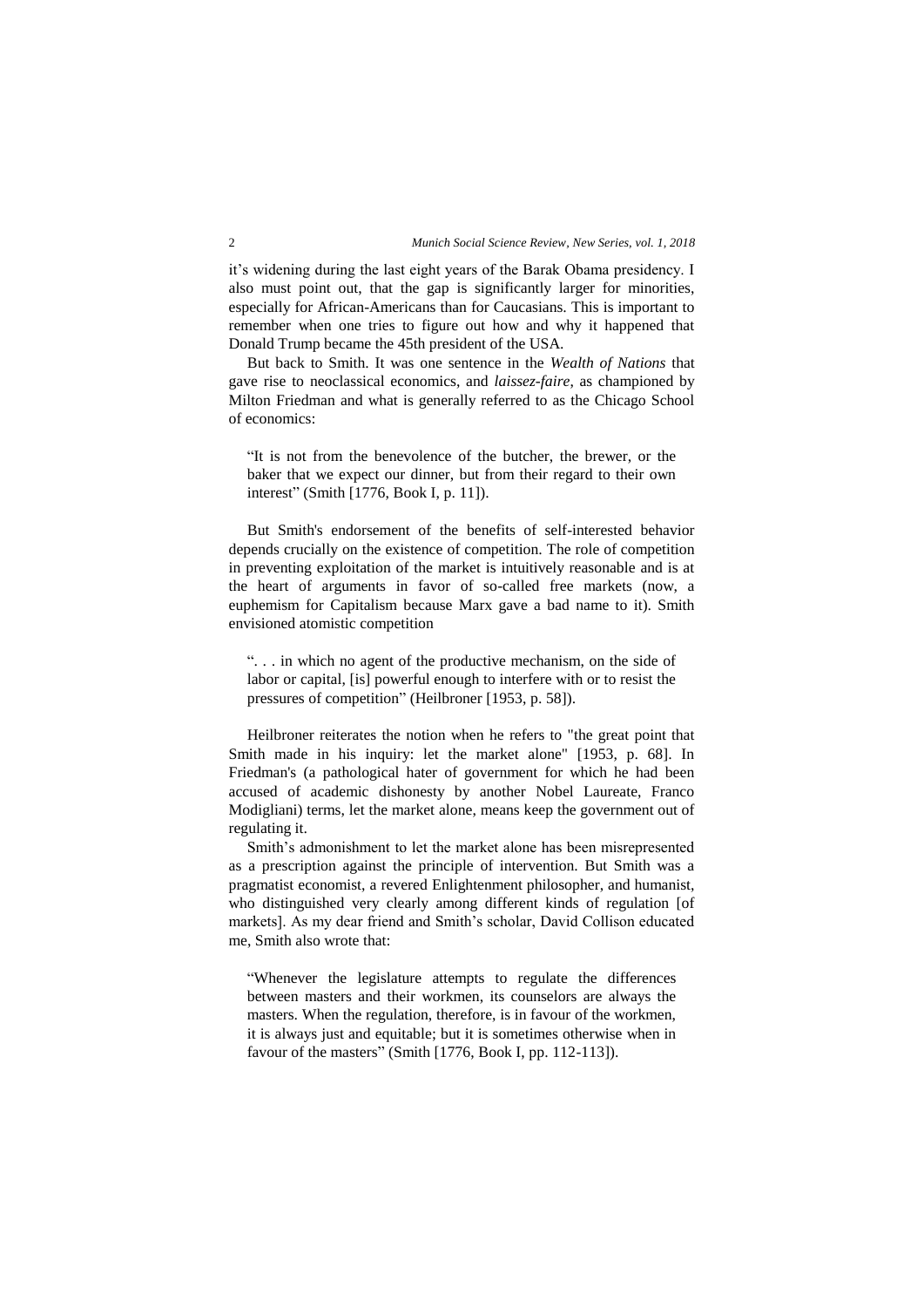#### *G. Frankfurter: Letters from, etc.,First Letter* 3

I dare to digress here with a bit of what you might consider gossip. At the entrance to the town of Kirkaldy, Scotland, there was a sign that declared, "Welcome to Kirkaldy," The Lang Toun. The birthplace of Adam Smith." In 1998, the sign was replaced to read, "Welcome to Kirkaldy "The Lang Toun Twin Town of Ingolstadt," where *The Scotsman*  of 08/06/1998 lamented:

"How short are Scottish memories, in Fife in any rate, where the virtues of twinning with an industrial town in Bavaria have now taken precedence on public signs over the fact that Kirkaldy gave birth to Smith, a prophet, now dishonored in his Lang Toun."

Another intriguing quote from the same issue of The Scotsman, reflecting on Smith's wisdom is "The chief enjoyment of riches consists in the parade of riches." I have no doubt that this was the root of Thorsten Veblen's creating the concepts of "conspicuous consumption" and "conspicuous leisure," expounded upon in his 1899 book, *The Theory of the Leisure Class*." Veblen, by-and-large was pushed aside by the Chicago School because first, he was an ardent critic of capitalism, and second, didn't believe that human behavior can be totally explained by the wealth maximization principle of the Homo Economicus. Nevertheless, his ideas and insights were the foundations of what we call today, behavioral economics and behavioral finance.

"The let the market alone," in the stock markets, created the dogma that the role of management is maximizing shareholders' wealth (MSW, in the following). This contrasted with what was believed at the birth of the business schools as a legitimate academic concentration, and finance that sprouted from accounting as a stand-alone discipline, of maximizing profits. It was argued with great conviction that profits are an accounting concept that can be manipulated, subject to measurement problems, the murkiness of accounting principles and most of all rely on past data that assumed to be the same in the future.

The MSW principle, in contrast, was something that looked at the future. The first two components of the dictum are easily understood. Maximizing means getting the most of whatever we are concerned with. Shareholders are the individuals or groups of individuals who are owners, principals, or holders of stock certificates.

The meaning of the third component is not that simple, however. The word wealth is defined in the dictionary as "all goods and resources that have value in terms of exchange or use." Thus, the word wealth means value in this context. Using this definition MSW means obtaining the highest value for the owners of the firm. Value, however, is a conceptual Russian Matreshka with another layer to peel away. From the many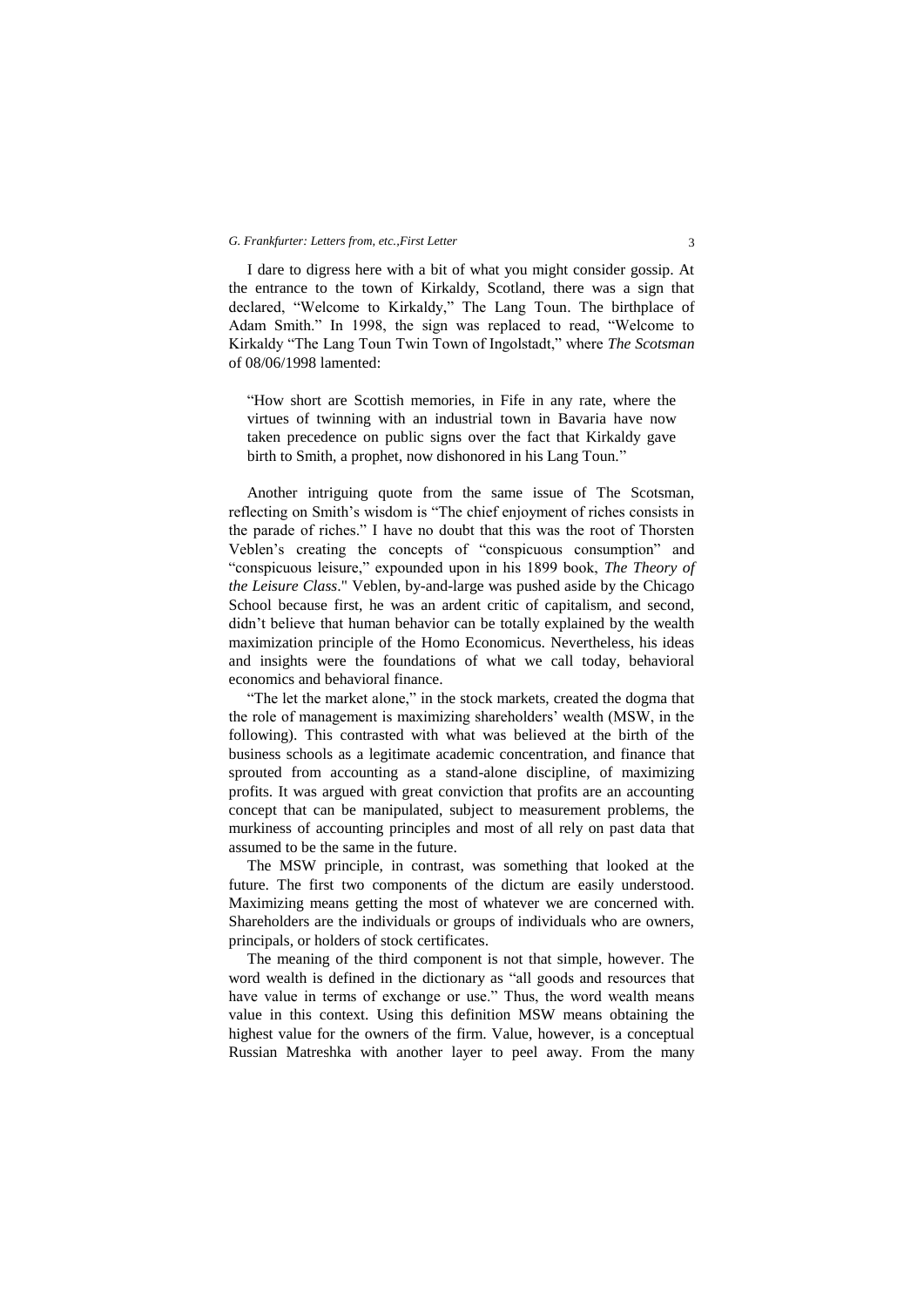alternatives (for instance, intrinsic, future, present, replacement, etc., value) the only relevant one in this context is market value. The high priests of the financial economics of the Chicago religion translated market value to the current price of the share times the number of shares outstanding.

This is so because markets are efficient. I am curbing my enthusiasm here to get into the evolution of the concept of market efficiency because it would change this letter into a treatise. Let's just accept for the sake of continuing the discussion that it is a Pareto optimality because the market knows the best what value is, and it is the avatar of god. And thus,  $\alpha$  and  $\beta$ were born.

This was what we tattooed on the brains of MBA students for the last 30-40 years without much questioning validities. And then, suddenly, the market for MBAs went into overheated demand. This was also because the financial mavens of Wall Street were educated before the MSW appearance on fairy tales and war stories and were thus lacking the math, stat skills that MSW required, failed miserably during the 1970s crashes of the stock markets. Wall Street went to the extreme of hiring mathematicians and physicist to develop complex models to beat the market, and MBAs to serves as translators between the rocket scientist and management. As Raul Engel observed in the December 1972 issue of the *Canadian Financial Post*:

"If you'd gone to just about any portfolio manager in the bullish decade of the 1960s and offered to show–let alone sell--him a beta coefficient, he might have given you five minutes before showing you to the door. Who the hell needed math to make money? Well, not the whiz kids of Bay and Wall, whose mutual funds were gogoing to the moon."

And, indeed, there was a never saturated market for MBAs. The new graduates came at first with HP calculators with mortgage, depreciation, present and future values, the valuation of derivatives, and many other, newly-invented functions built in but later with laptops with which they could create sophisticated spreadsheets, run multiple regressions with unlimited number of variables, all producing numbers that one could put his fingers on. Whether these numbers had meaning or not, it was better than a figure plucked out of thin air, as the old-school graduates plied their trade.

According to *The New York Times*, in the 1990s, however, Felix Rohatyn (the financier who saved New York City from bankruptcy in 1975, with the creation of the Municipal Assistance Corporation) described derivatives as "financial hydrogen bombs," built on personal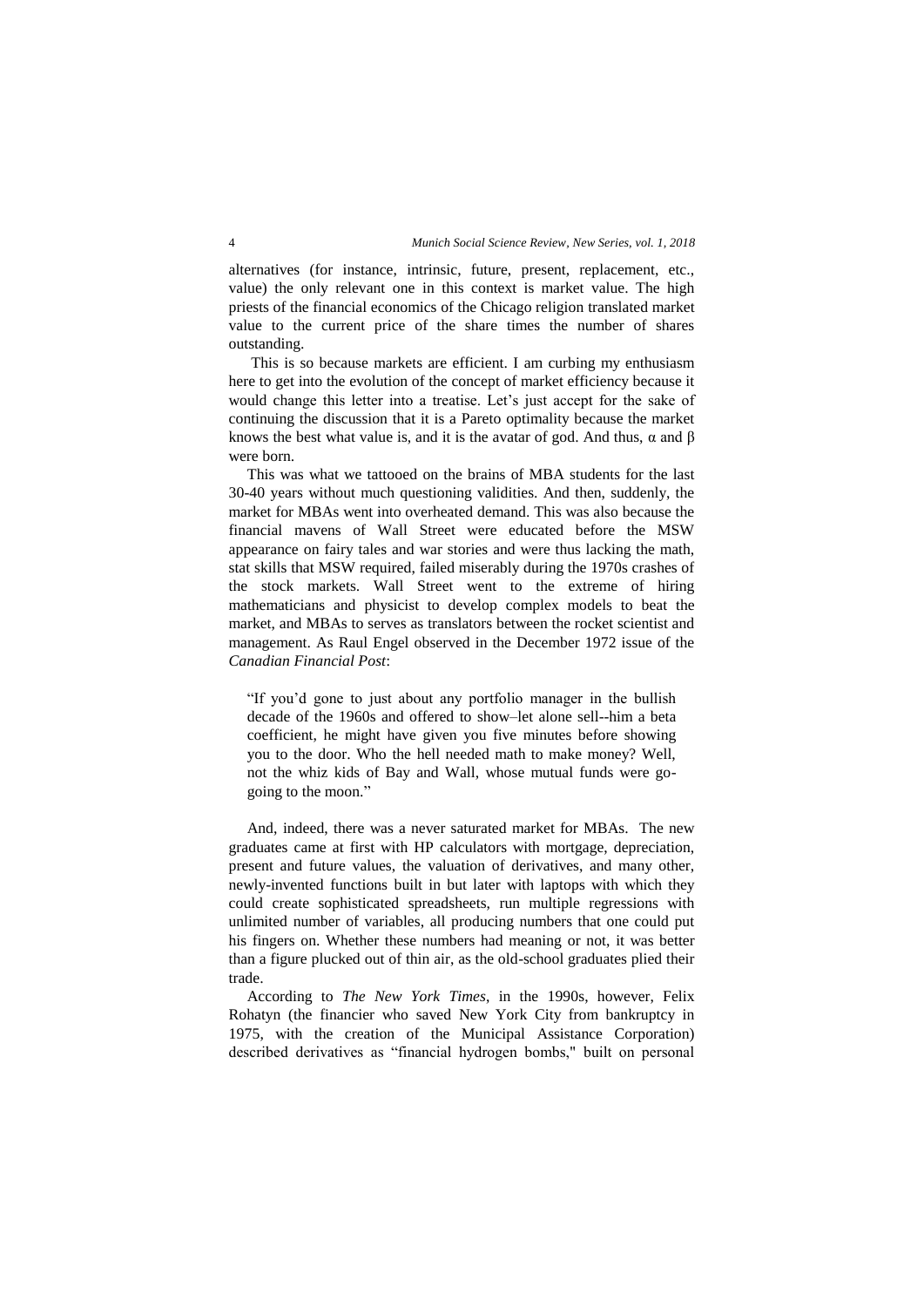#### *G. Frankfurter: Letters from, etc.,First Letter* 5

#### computers by 26-year-olds MBAs.

He also said earlier that the worst thing that happened to Wall Street was an MBA with a laptop.

What followed was Reagan's, who a religious adict of Friedman, including his idol's pathological hatred of government, Trickle-down Economics, with colossal tax cuts to the rich and the simultaneous increase of the deficit caused by a totally uncalled for an arms race with the Soviets to bankrupt the already bankrupt Russia. That was synced with simultaneous cuts of social programs to ease a bit on the deficit pressure, the start of the misallocation of wealth which creates today 95% of all the socioeconomic woes of the US.

As I noted earlier, those years included 16 years of Democratic presidencies that changed naught for the better. This is a must to understand why traditional Democrat voters showed the middle finger in the polling booths to the Democrat candidate. Then, because of that "Along came a spider." No, no, it is "along came"Trump who is no nursery rhyme as is little Miss Muffet.

The best description of what and who Trump is, in my taste, comes from Alan Grayson, a staunch progressive Democrat' ex-member of the House, whose term expired last year. Grayson, the *enfant terrible* of the Democratic party's establishment ran last year in the primaries in Florida for the Senate, against Patrick Murphy, an ex-Republican, born-again Democrat, who's retrofitting to a new party didn't go too far or too well. Yet, the party was in full force behind Murphy and he trounced Grayson 59%-18%.

Murphy ran against Marco Rubio for the Senate, who recovered from his embarrassing failure to challenge Trump as a candidate for the presidency sufficiently enough to keep his seat in the Senate by beating Murphy with a comfortable margin of 8 points that represented 77,000 votes. This was, however, not the first time that a born-again Democrat, ex-Republican, lost to the Republican against whom he was running. Perhaps, a lesson to be learned.

Grayson, a steadfast supporter of Bernie Sanders, likens Trump to Philip K. Dick's "crap artist." Dick, a brilliant writer of science fiction, whose many novels were turned into blockbuster Hollywood movies, was not too lucky with his sci-fi novels. The only one that was published during his lifetime was the "Confessions of a Crap Artist." This Dick novel was made into a French movie, titled *Confessions d'un Barjo.* The protagonist is Jack Isidore, a self-styled crap artist who cannot distinguish between facts and fictions. Because of this, there is a good chance that what Jack tells you is wrong or just the opposite. Is he a total liar? Not exactly. The French term for one like him is *barjo*, hence the title of the movie. He is not a paid liar, like many right-wing journalists or media commentators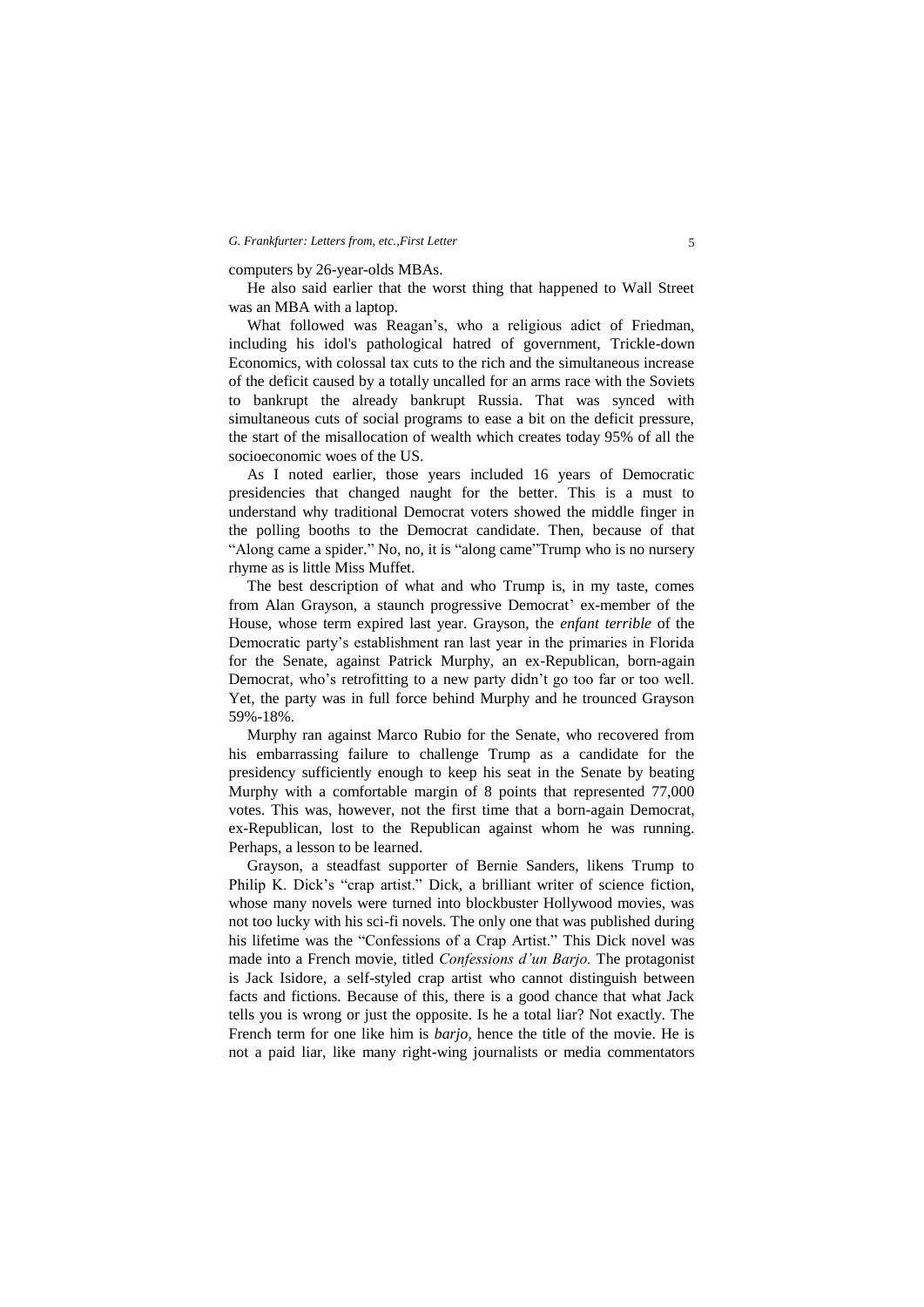today. But he has no idea where the truth lies.

So, it is not surprising that Trump claimed he won the election by a landslide. That the almost three million vote surplus of the popular vote in favor of Hillary was because of voters' fraud. That the turnout of his inauguration was the largest in history, when side-by-side photos of pictures of his and that of Obama, showed exactly the opposite. A terrorist attack took place in Sweden when the only thing reported by the Swedish press was an equipment failure at a rock concert. That his phones at the Trump Tower were tapped by Obama. That the murder rate in the US is the highest in 47 years, when exactly the opposite is true. Precisely, what Dick's Jack Isidore would have said.

Just a few days ago, on the 298th day after his inauguration, *Factchecker*, an independent enterprise of checking factuality of the president found Trump making 1,628 false or misleading statements. This number, though, should be changed to 1,627 because Trump also claimed that no president before him accomplished that much in that short of a time. With respect to falsehood and obfuscation, he definitely is correct.

But perhaps not. Although Grayson's analogy is colorful and tempting, after all, Trump is not a crap artist but a calculating businessman. Perhaps all his bluster and braggadocio serve to create a smoke-screen of general consternation of the things that come out of the mouth of the president, to funnel attention away from what is going on under the radar. And what is going on under the radar is conservative Republicans are ramming through legislation in Congress to do away with 70 years of social progress in America to make the ultra-rich, not just rich but stratospherically ultrarich.

Thus, things are happening with excitements on a day-to-day basis, where I use the term in the narrow sense of not necessarily good. Last week, the Democrats immolating with the help of Donna Brazil's disclosure that the 2016 primaries were rigged against Sanders, to retract it within a couple of days, just to claim it again a day later, is just a fading memory. This week news is the Republicans being dissected by Roy Moore's sexual perversions 40 years ago, his refusal to quit the race, the Party's establishment doing everything to make him lose, and surprisingly, Alabama Republicans pledging support to a sexual predator/pedophile. And atop of all this, Trump's tweets to ridicule and insult (short and fat) N. Korea's leader as a substitute for a Gulf of Tonkin provocation in the hope to engage in a nuclear war with that country.

But for a more updated saga of our predicaments, in the next installment of "Letters from, etc.," if you are still interested.

### *George Frankfurter*